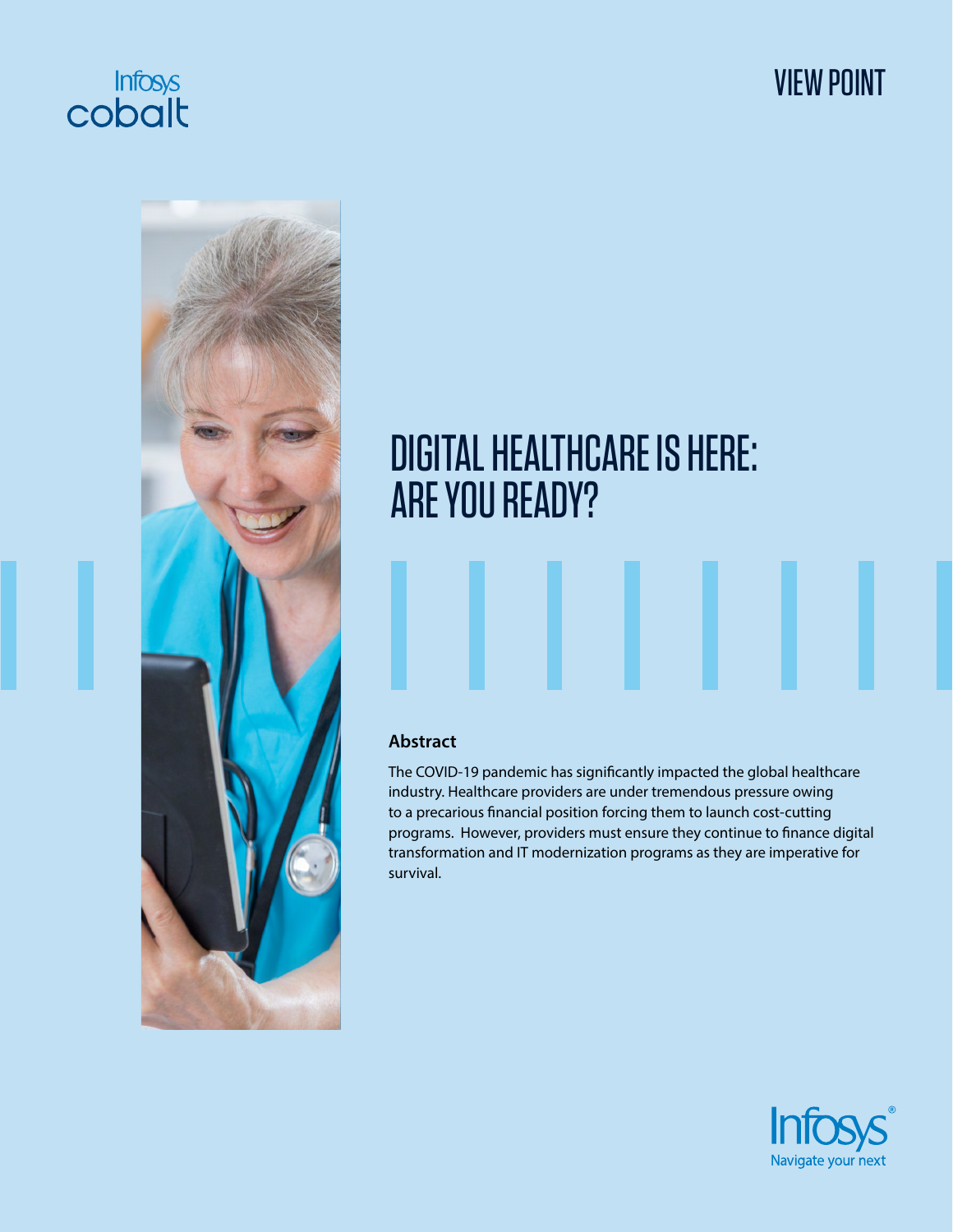# An industry on the threshold of change

The ongoing COVID-19 pandemic is poised to be a defining moment for the global healthcare industry. It has had a staggering impact not only on people's lives but also on healthcare systems and the healthcare business itself. Frost & Sullivan expects a dip in industry growth from 5.3% to 0.6% in 2020<sup>1</sup>. Furthermore, health systems and hospitals lost a significant \$202.6 billion between March and June 2020, according to American Hospital Association estimates, and approximately 1.5 million healthcare workers lost their jobs, according to the Kaiser Family Foundation<sup>2</sup>. Strategic moves such as mergers and acquisitions have been delayed – a case in point is the postponement of the Beaumont Health and Summa Health merger until after the COVID-19 situation<sup>3</sup>. And this is just in the United States.

Direct treatment expenses have increased, and medical supply chains strained, causing a direct hit on revenues and cash reserves. Patients have chosen to postpone elective procedures, which in turn delay the procurement of capital equipment. Healthcare providers in the private sector experienced a diminished mix of cases and billable services, while activity-based payment has dropped in public health systems. Cleveland Clinic's shortfall from patient services is more than \$500 million below projected numbers<sup>4</sup>. Patients are even wary about visiting the hospital for emergencies owing to COVID-19 concerns. Yale New Haven Health reported lesser visits for heart attacks, acute strokes, and other medical emergencies<sup>5</sup>.

Whatever the payment arrangement, such as fee-for-service or value-based, there is no denying that the financial ramifications on healthcare providers worldwide have been devastating. It leaves leaders in these organizations little choice but to seek ways to curtail expenses in every way possible. For instance, Mayo Clinic cut the pay for 20,000 employees, while others have

enforced furloughs or reduced working hours or restricted travel to conserve cash<sup>6</sup>.

IT budgets in hospitals are around 5% of revenues and were slated to increase in 2020. However, today it is a ripe target for budget cuts. Healthcare business leaders are aggressively looking at ways to decrease expenses by reducing trivial expenditures such as office supplies to more heavy-weight investments like stalling strategic investments in programs such as electronic health record (HER) interoperability.

With IT budgets under the scanner, CIOs have taken a holistic approach by evaluating the ecosystem to identify opportunities to reduce costs. It includes collaboration with advisors, practitioners, industry leaders and partners to tap into a collective pool of ideas to further this objective. But it is erroneous and shortsighted to assume that the focus is only on eliminating expenses or postponing investments.

No doubt, the pandemic will trigger transformational changes across the healthcare industry. The demand for highquality care at lowered costs will compel providers to shift to value-based care delivery in an accelerated manner. Digital transformation and IT modernization will be essential tools to enable this goal. Healthcare leaders will be remiss not to recognize the upcoming changes and prepare for it appropriately.

# IT helps restructure the healthcare business with digital technologies

Healthcare CIOs are considering or already executing programs to cope with the current situation and prepare for the post-COVID era. These initiatives mostly revolve around three areas -

• **Stabilize clinical operations and prioritize IT budget cuts.** Many business experts advise that now is the time

for businesses to revisit their strategy, prepare for future growth and build resilience. In this context, CIOs must look beyond the pandemic and retain funding for technology projects that enable growth over the mid-term and long-term and ensure lowered costs for the patient. A recent survey showed that more than 60% of healthcare CIOs are looking to invest in platforms that address telehealth, patient experience and operational efficiency<sup> $7$ </sup> - areas that will be significant in the post-COVID future.

- **Plan and execute high-value robotic process automation (RPA) and artificial intelligence (AI)** projects to streamline workflows and processes that enable efficiency gains over the next six months. RPA can considerably reduce the time taken to perform repetitive and routine tasks allowing healthcare workers to redivert their bandwidth to more valueadding activities. Simultaneously, it gathers a significant amount of data, the starting point for intelligent solutions to enable better decision-making. The National Health Services (NHS) in the UK uses Automation Anywhere's IQ Bot to help process more than 100,000 COVID-19 test forms it receives every day<sup>8</sup>. In another advance, machine learning techniques enable Penn Medicine to detect patients at risk for sepsis<sup>9</sup>.
- **Advance long-term cost savings plan by implementing cost analytics and integrated cost decision support technologies** – when the focus on lowering costs is at an all-time high, CIOs must consider using cost analytics to help them reach this goal. It gives a correct picture of the costs involved and generates sufficient data to make informed decisions. Northwell Health, a large US-based provider, despite the turbulent times, is augmenting its analytics capabilities to boost precision medicine efforts and lower spending on extraneous tests and procedures<sup>10</sup>.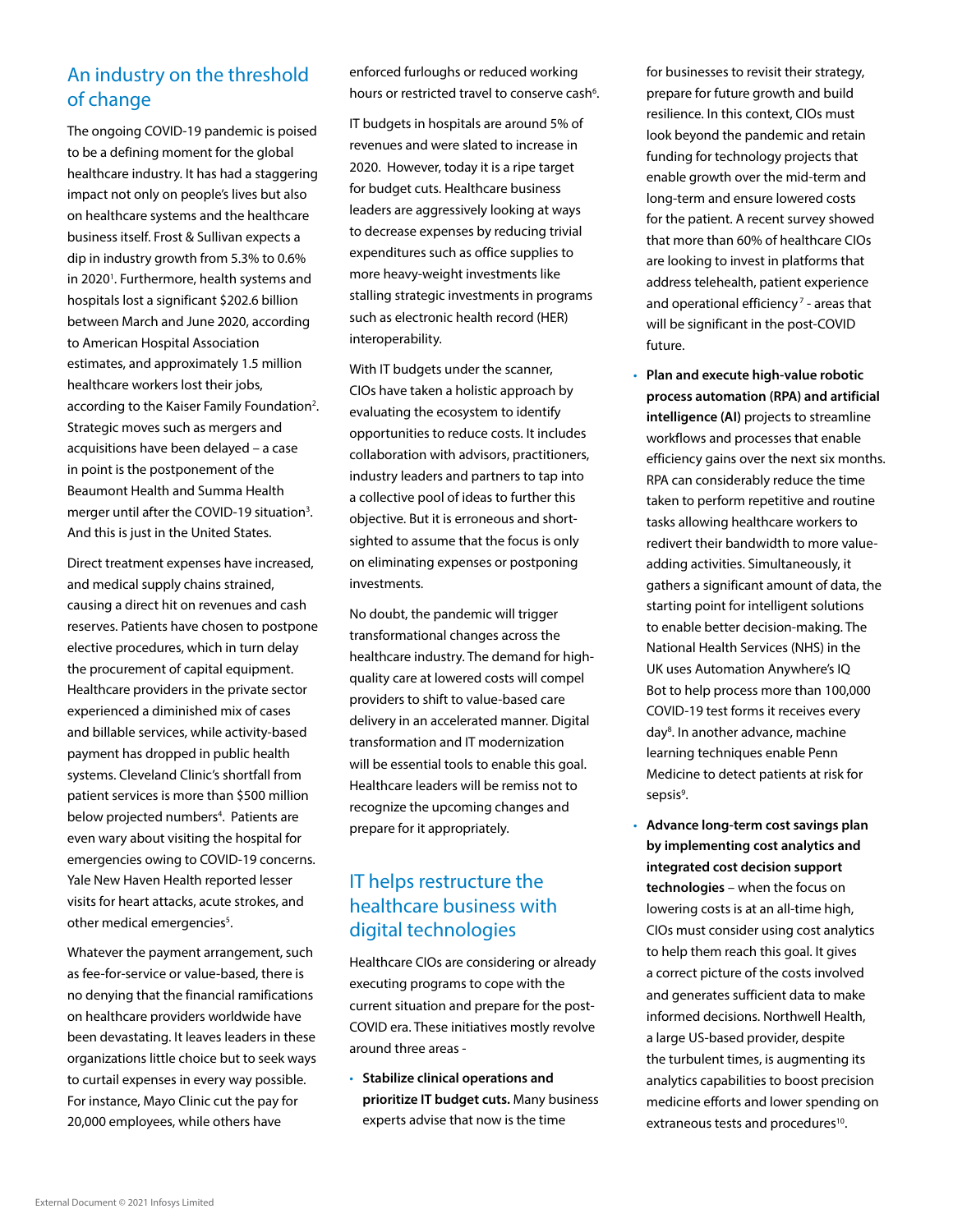#### Start with the database first

As CIOs swing into action to ready their provider organization for the return of employees, patients and the usual care level, they recognize that digital health is essential to survive and thrive. They need to be more agile and enhance performance as a business to keep up with the changes. Yet, the path to digital health is fraught with challenges.

Healthcare organizations deal with massive volumes of data, mostly residing on legacy systems. Embarking on a digital program involves significant standardization, consolidation, and integration of data while implementing requisite security controls. A misstep can impact application and business performance and lead to delayed time to market, inability to scale, exposure to security risks, mediocre performance, high costs and unreliable operations.

Infosys solution for Oracle Database as a Service, part of Infosys Cobalt, is a set of services for enterprises to accelerate their cloud journey. It optimizes and reduces infrastructure footprint, software licenses and support services. It begins with a thorough

evaluation of your ecosystem. It employs modernization to shrink numerous physical database servers into smaller, more tightly-managed groups of databases that can provide predefined services. In a well-implemented database-as-a-service offering, deployments of new databases or services are fully automated to meet changing demand.

The results are impressive. It implies lesser expenses for a CIO thanks to the reduced number of licenses, administration, power, and decreased failures and outages. These outcomes have a larger effect on the business. Now, the organization can capitalize on and monetize new opportunities faster while at the same time boosting profits by slashing expenses.



#### How it played out in real life

A large and esteemed North American financial organization experienced stunted growth owing to its legacy systems. Not only were the systems expensive to maintain, but its processes were also rigid and cumbersome to use. A flexible, low-cost, yet secure database infrastructure was required.

Infosys' solution encompassed database consolidation, Oracle Database migration to multi-tenant architecture and security solution and implementation on Oracle Exadata Cloud Service. The client experienced tangible benefits quickly, including a 30% improvement in the quality of service, a 50% increase in agility, a 40% drop in costs and a 30% enhancement in performance.